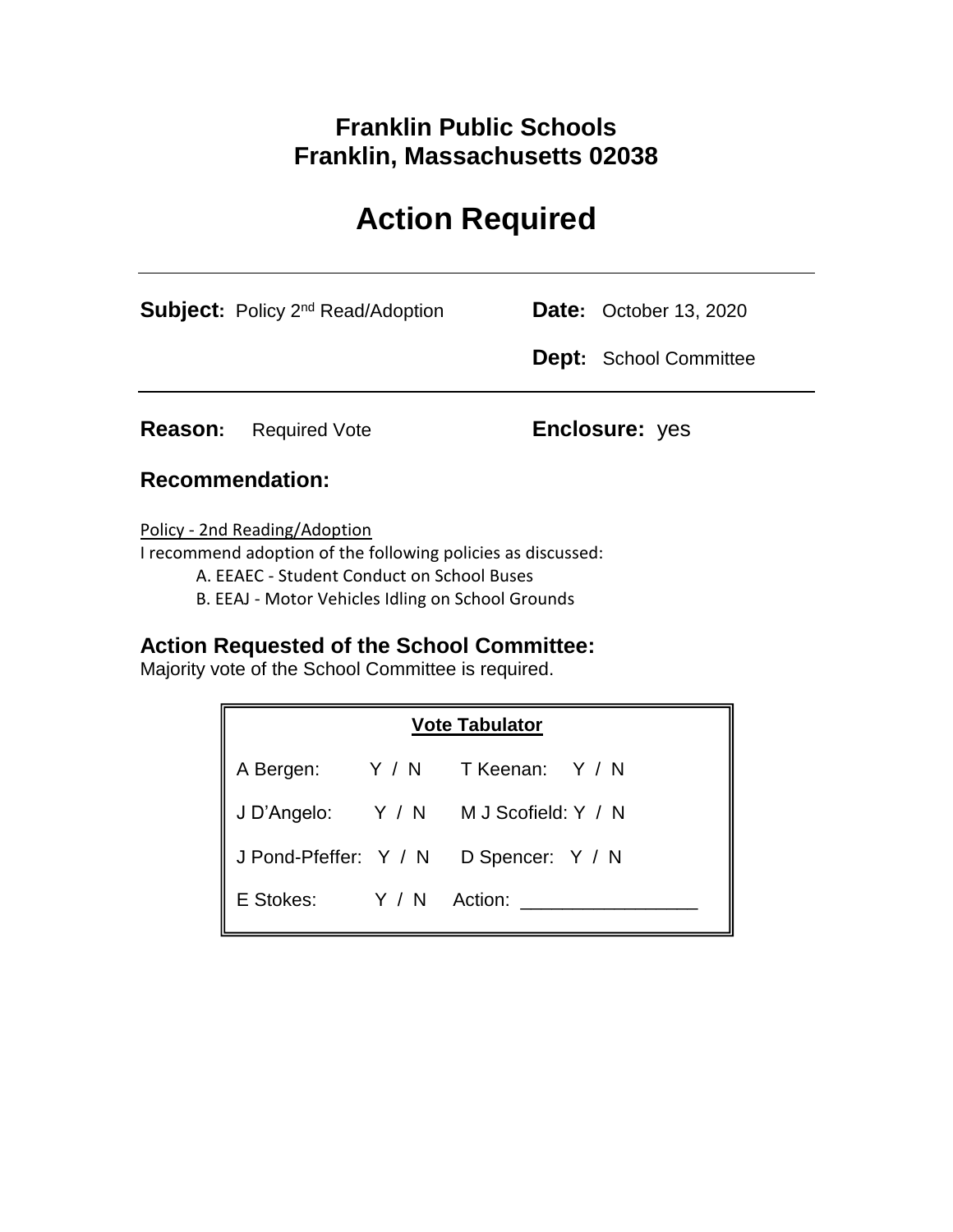#### **File: EEAEC**

#### **STUDENT CONDUCT ON SCHOOL BUSES**

The Franklin School Committee and the Franklin Public Schools and its staff share with students and parents/guardians the responsibility for student safety during transportation to and from school. The authority for enforcing School Committee requirements of student conduct on buses will rest with the Principal.

To ensure the safety of all students who ride in buses, it may occasionally be necessary to revoke the privilege of transportation from a student who abuses this privilege. Parents/guardians of children whose behavior or misconduct on school buses endangers the health, safety, and welfare of other riders will be notified that their children will incur consequences up to and including the loss of transportation privileges in accordance with the code of conduct outlined in the student handbooks.

SOURCE: MASC REF: FPS Student Handbooks

To School Committee for Second Reading/Adoption: 10/13/2020